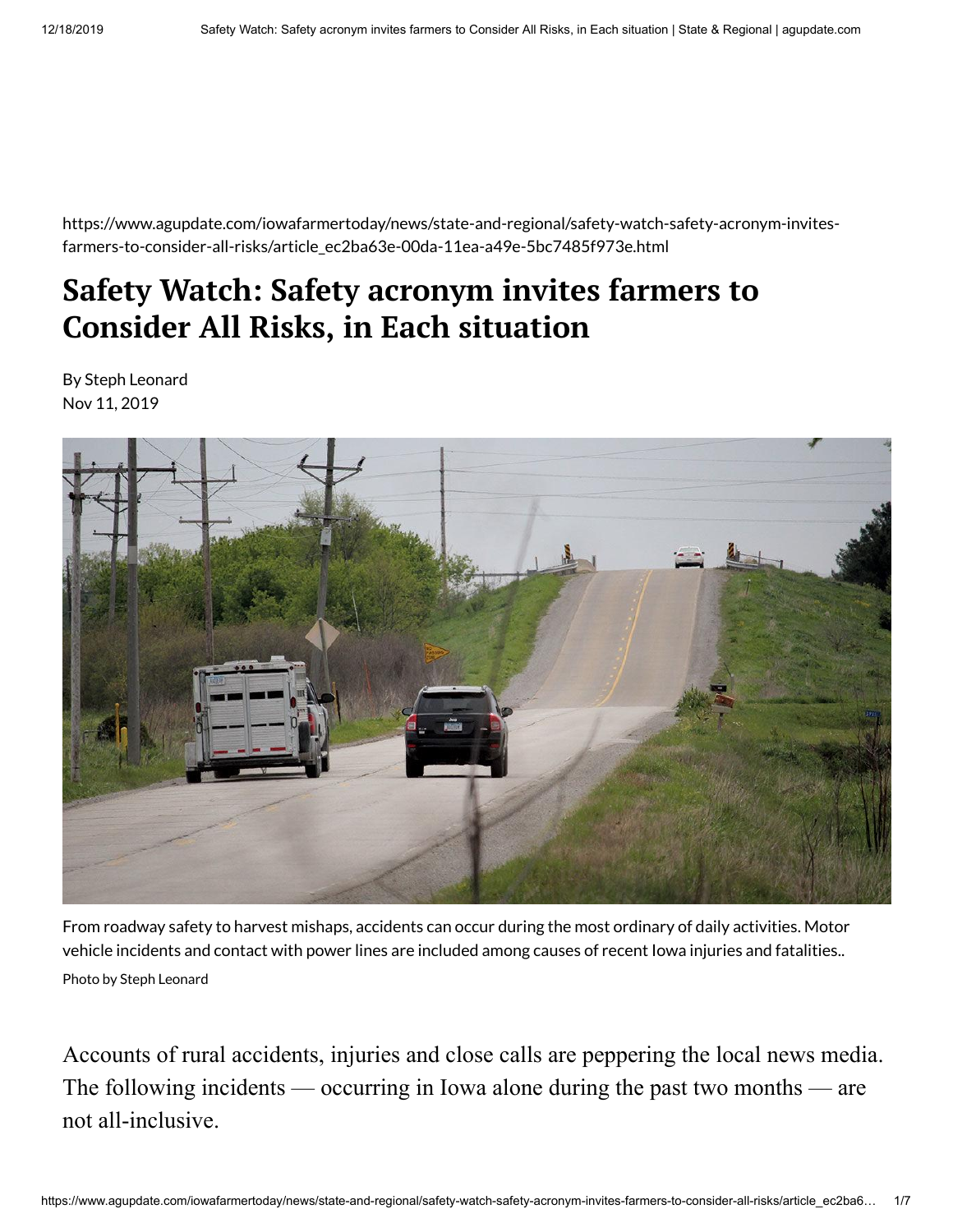A 63-year-old man fell 15 feet from a roof near Clinton. He was airlifted to University of Iowa hospitals.

A 38-year-old woman rolled her SUV after rear-ending a tractor pulling a gravity wagon near Hopkinton. The tractor's flashing hazard lights and turn signal were activated as it was slowing to make a left turn. No one was injured.

A 24-year-old woman died in a single-vehicle UTV accident near Denison.

A man was ejected and injured when his UTV overturned into Turkey Creek in Cass County.

A combine fire destroyed a combine at a farm near Manchester. No one was hurt.

A 33-year-old Nebraska bow hunter died after his kayak capsized in Harrison County.

A 10-year-old boy died in an ATV crash near Lawton.

A 61-year old man was killed and two boys, ages 6 and 8, were injured when a side-byside ATV and SUV collided near Primghar.

A man was burned and a livestock trailer caught fire near a LeMars confinement facility when vapors ignited as the man poured gasoline into a running power washer. He was airlifted to Lincoln, Nebraska. Firefighters prevented the fire from spreading to a livestock building.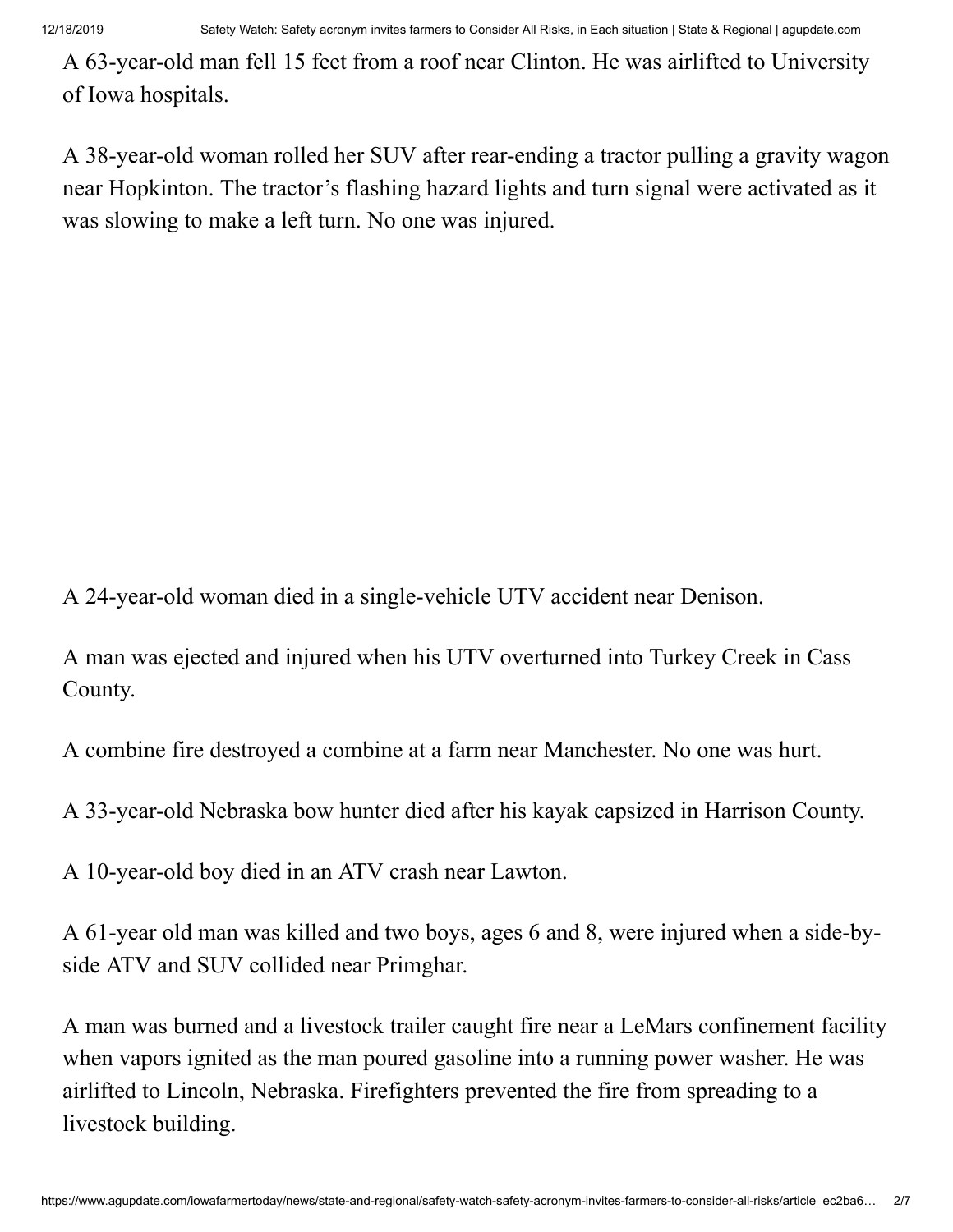A 57-year-old Webster City man was killed when a van accidentally struck him as he bicycled near Pierson. The collision occurred near the crest of a hill in early morning "dark conditions."

A feed truck driver was injured when his truck's auger contacted overhead power lines near Riverside. The driver, found in downed power lines, was hospitalized; the truck was destroyed.

What's conspicuous about these incidents over a several- week period is the array of scenarios: from common to unusual; near-misses to fatalities, occurring in work or leisure, and the most ordinary of daily activities to those that are seasonal.

More importantly, many of these accidents are devastating personal and community tragedies. In more (relatively) fortunate cases, they involve injuries that are recoverable or property that can be replaced.

And then there are close calls that don't make the news, but filter into the local conversations in my neighborhood, and I'm sure in yours, too. A couple examples:

Last summer, the front end of a neighbor's tractor dropped into a sink hole in a field, leaving him stranded on the seat of a vertically-oriented tractor, in danger of rolling or toppling one way or another and being crushed. Thanks to his cell phone, he was able to call for help.

Each near miss — even those less dramatic — should give one pause.

Just a few days back, something looked a little unusual about my neighbor when I saw him at a meeting. He's a guy who's ordinarily more put-together than I am: tucked in, clean clothes no matter what farm work he's in the thick of.

But this time, the right long sleeve of his shirt hung open with a great tear. Oh! I first thought, I relate to wearing your favorite clothes as long as you can.

Still, this was a little unusual, and someone else noticed, too. He explained the back story: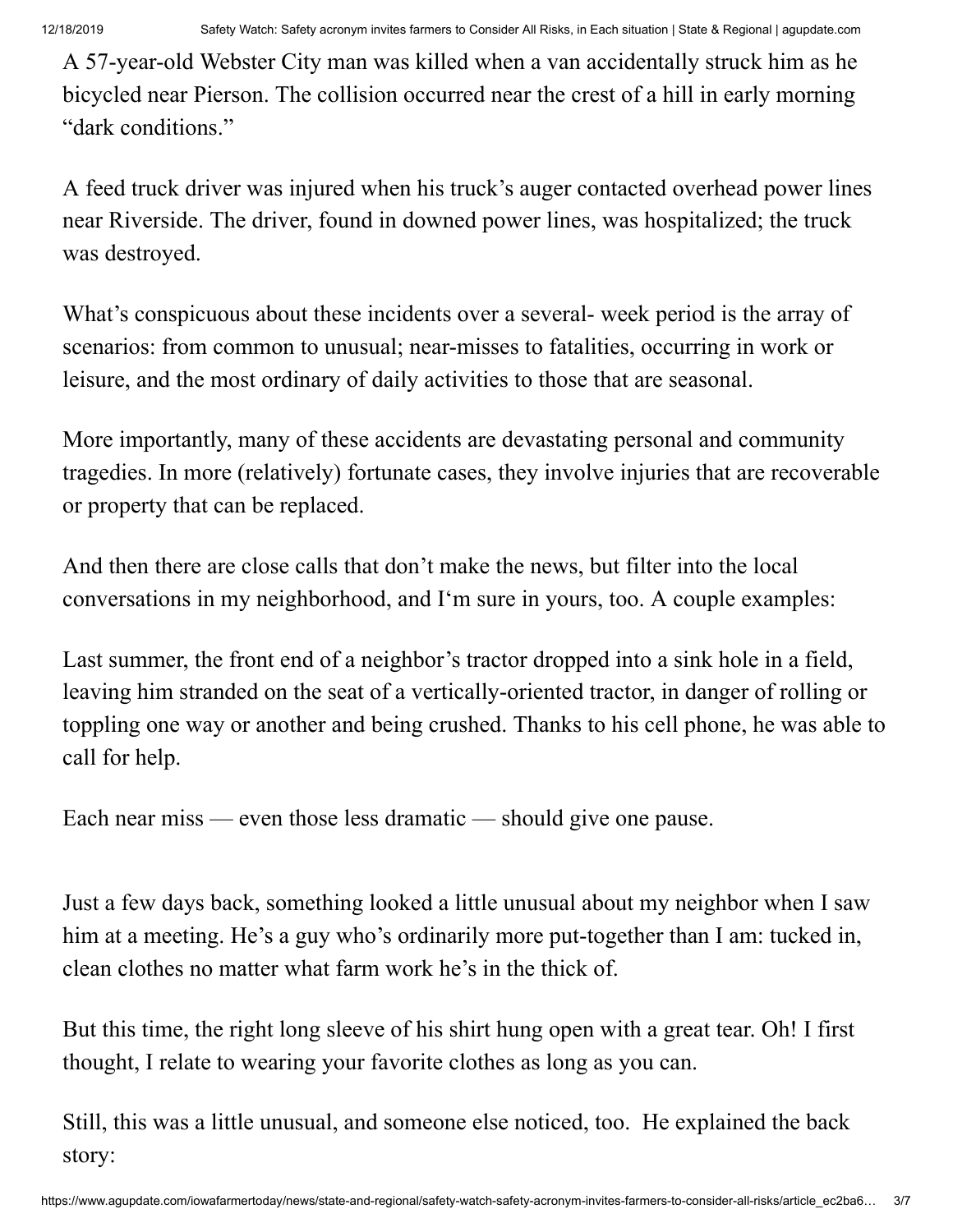Before the meeting, he'd "had a brush with the combine." A tree branch went into the corn head and got hung up in the chopper, loosening a bolt holding a fin back at the discharge spreader. When he got out of the cab and went around to clear it, the loosened fin — a sharp blade of steel — was extended out beyond the edge of the spreader and the other fins.

It ripped his sleeve, and had he been an inch or so closer as he rounded the machine, it would easily have put a good slice in his arm.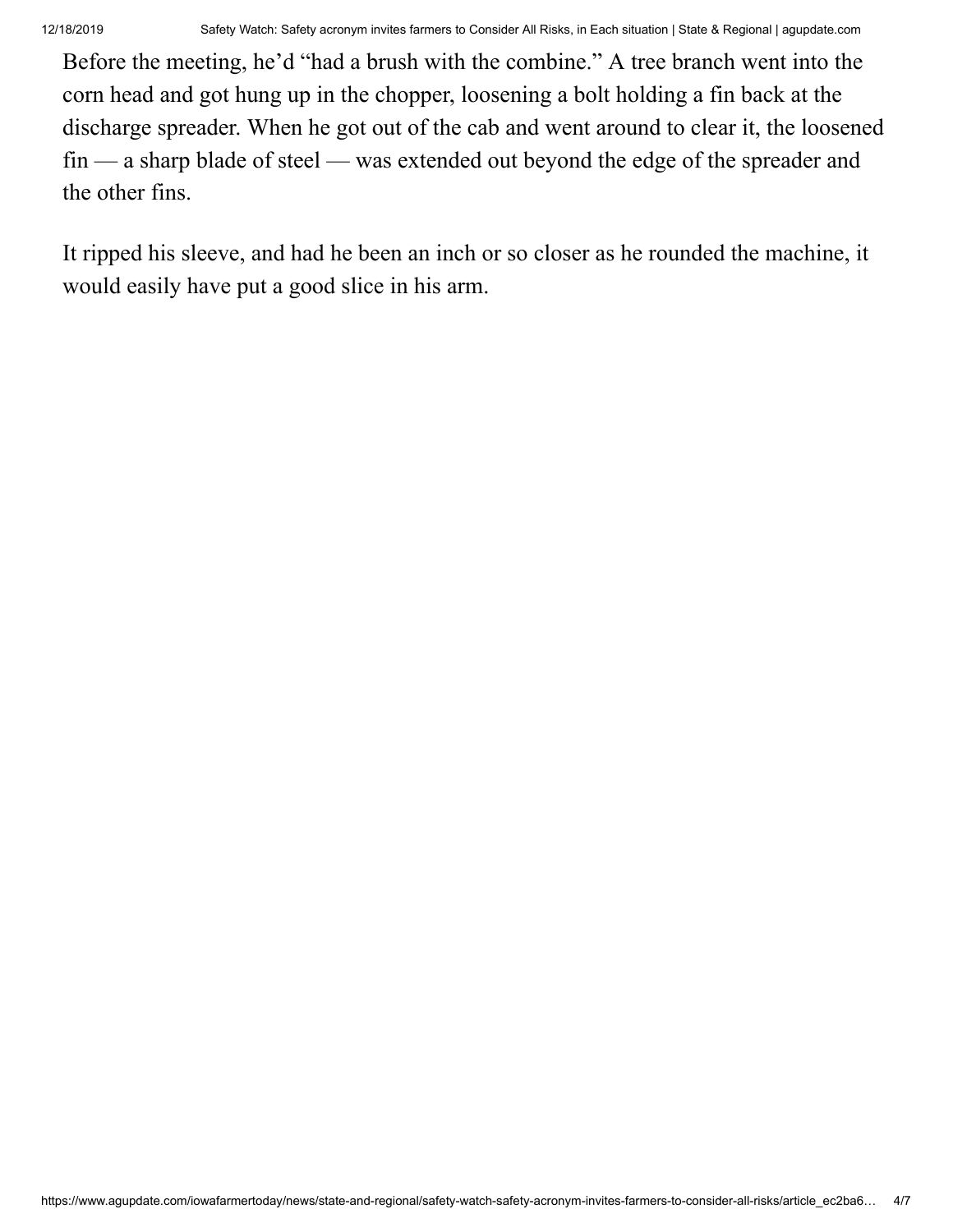Some close calls don't make the news, like how a sharp piece of loosened steel at the combine discharge tore a sleeve and could have torn flesh.

Photo by Steph Leonard

It was example of an unexpected, relatively small hazard, he said, but another reminder that you have to pay attention to what's around you.

Downplaying his incident in the context of other harvest observations he's made, he added, "It's the people passing on hills that I'm most worried about."

Another good point.

So what's the take-home message from these examples?